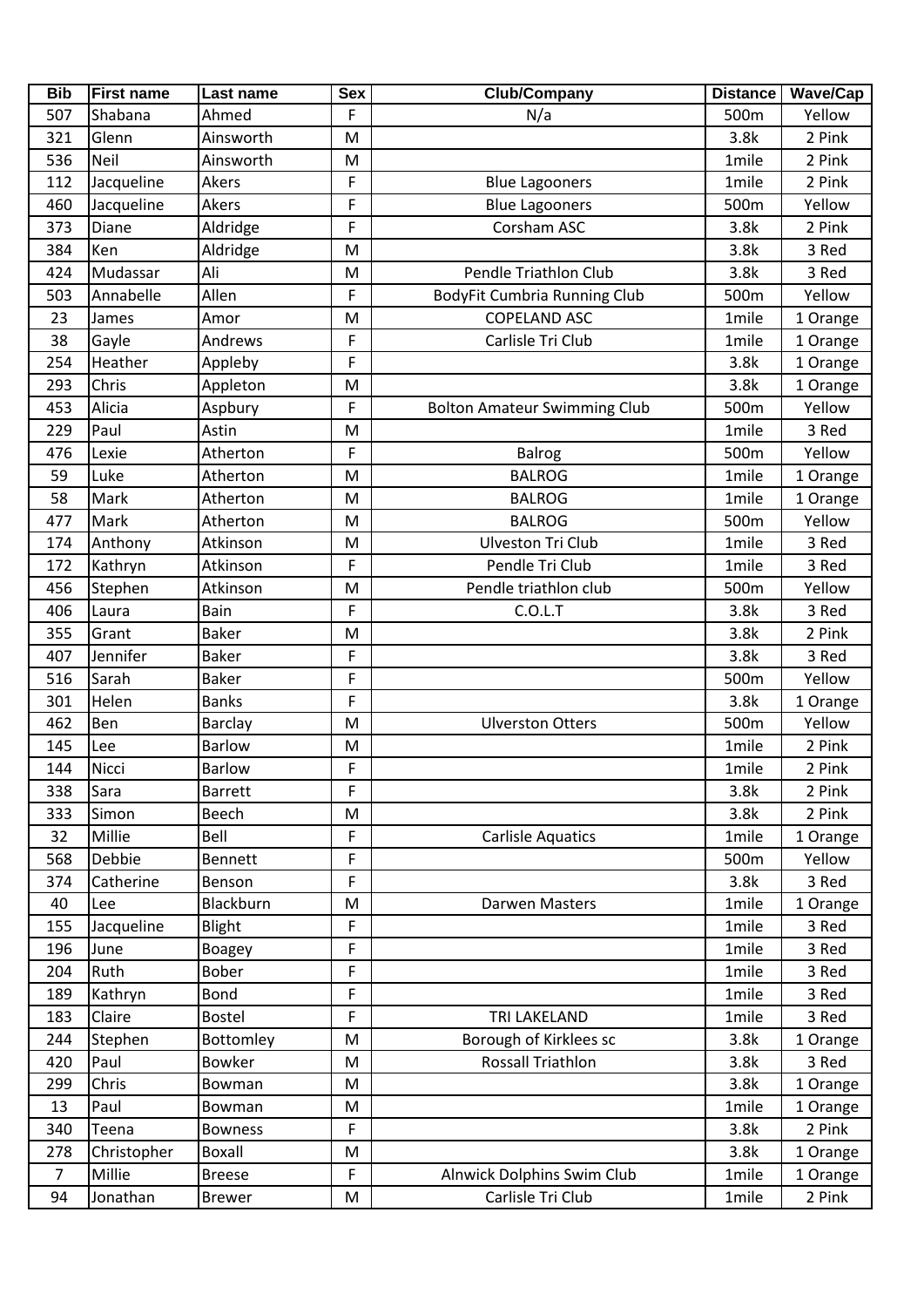| 289 | Amy          | <b>Brown</b>   | F |                                        | 3.8k  | 1 Orange |
|-----|--------------|----------------|---|----------------------------------------|-------|----------|
| 134 | Carol        | <b>Brown</b>   | F |                                        | 1mile | 2 Pink   |
| 370 | Grahame      | <b>Brown</b>   | M |                                        | 3.8k  | 2 Pink   |
| 263 | Judy         | <b>Brown</b>   | F | <b>Trafford Metro</b>                  | 3.8k  | 1 Orange |
| 235 | Suzanne      | <b>Brown</b>   | F |                                        | 1mile | 3 Red    |
| 409 | Colin        | <b>Browne</b>  | M | Carlisle Tri Club                      | 3.8k  | 3 Red    |
| 295 | Chris        | Brownlow       | M |                                        | 3.8k  | 1 Orange |
| 24  | Steve        | <b>Burcham</b> | M |                                        | 1mile | 1 Orange |
| 452 | Sue          | <b>Burcham</b> | F |                                        | 500m  | Yellow   |
| 272 | Rebecca      | <b>Burgess</b> | F |                                        | 3.8k  | 1 Orange |
| 362 | Chris        | Cadman         | M | Formby Wuckfits                        | 3.8k  | 2 Pink   |
| 331 | Hannah       | Cain           | F |                                        | 3.8k  | 2 Pink   |
| 3   | Nathan       | Caine          | M | <b>Ulverston Otters</b>                | 1mile | 1 Orange |
| 486 | Melanie      | Campbell       | F |                                        | 500m  | Yellow   |
| 205 | Rosemary     | Campbell       | F |                                        | 1mile | 3 Red    |
| 480 | Henrique     | Campos         | M | <b>Bupa UK</b>                         | 500m  | Yellow   |
| 547 | Julia        | Capper         | F | Cumbria Open Water Swimmers            | 3.8k  | 1 Orange |
| 180 | <b>Brian</b> | Carroll        | M | <b>Sunderland Strollers</b>            | 1mile | 3 Red    |
| 136 | Duncan       | Carter         | M |                                        | 1mile | 2 Pink   |
| 50  | Nina         | Carter         | F | <b>Bolton Triathlon Club</b>           | 1mile | 1 Orange |
| 90  | Stuart       | Carter         | M | <b>Bolton Triathlon Club</b>           | 1mile | 2 Pink   |
| 418 | Victoria     | Carter         | F |                                        | 3.8k  | 3 Red    |
| 403 | Susan        | Catterall      | F |                                        | 3.8k  | 3 Red    |
| 413 | Levi         | Caulfield      | M |                                        | 3.8k  | 3 Red    |
| 108 | Amanda       | Chakraborty    | F |                                        | 1mile | 2 Pink   |
| 488 | Hayley       | CHAPLOW        | F |                                        | 500m  | Yellow   |
| 487 | Rebekah      | Chaplow        | F |                                        | 500m  | Yellow   |
| 218 | Will         | Charles        | M | <b>Delamere Spartans</b>               | 1mile | 3 Red    |
| 117 | Fiona        | Cheetham       | F |                                        | 1mile | 2 Pink   |
| 240 | Rosemary     | Chester        | F | The Aquatic Body                       | 3.8k  | 1 Orange |
| 113 | Louise       | Chew           | F |                                        | 1mile | 2 Pink   |
| 106 | Alison       | Christian      | F | <b>Cullercoats Open Water Swimmers</b> | 1mile | 2 Pink   |
| 314 | Peter        | Christie       | M | Durham Tri                             | 3.8k  | 2 Pink   |
| 135 | Abigail      | Clarke         | F |                                        | 1mile | 2 Pink   |
| 336 | David        | Clarke         | M |                                        | 3.8k  | 2 Pink   |
| 512 | Diane        | Clarke         | F |                                        | 500m  | Yellow   |
| 343 | Melanie      | Clarke         | F | Evesham vale triathletes               | 3.8k  | 2 Pink   |
| 552 | David        | Cleghorn       | M | <b>BLDSC</b>                           | 3.8k  | 2 Pink   |
| 393 | Rachel       | <b>Cliff</b>   | F |                                        | 3.8k  | 3 Red    |
| 16  | Paul         | Clucas         | M | Tri Lakeland                           | 1mile | 1 Orange |
| 209 | Rod          | Cobby          | M |                                        | 1mile | 3 Red    |
| 270 | David        | Cock           | M | crowood swim club                      | 3.8k  | 1 Orange |
| 200 | David        | Colley         | M |                                        | 1mile | 3 Red    |
| 549 | David        | Connor         | M | <b>CARLISLE TRI CLUB</b>               | 3.8k  | 2 Pink   |
| 151 | Tanya        | Constable      | F |                                        | 1mile | 3 Red    |
| 415 | Anne         | Cook           | F |                                        | 3.8k  | 3 Red    |
| 67  | Stephen      | Cookson        | M |                                        | 1mile | 1 Orange |
| 60  | Dermot       | Costello       | M |                                        | 1mile | 1 Orange |
| 61  | Violet       | Costello       | F |                                        | 1mile | 1 Orange |
| 446 | Elliot       | Cray           | M |                                        | 500m  | Yellow   |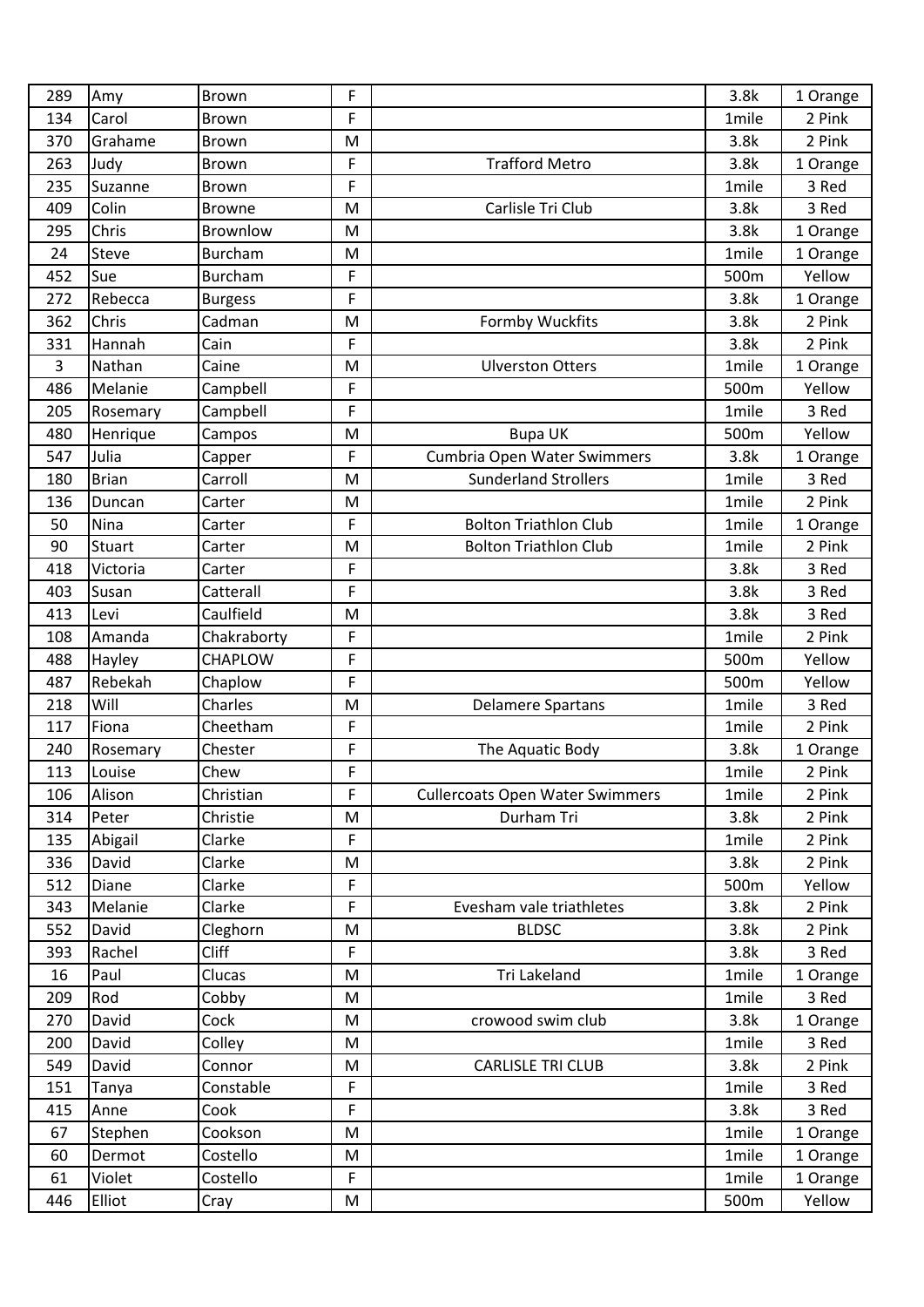| 447 | Kitty         | Cray           | F |                                          | 500m              | Yellow   |
|-----|---------------|----------------|---|------------------------------------------|-------------------|----------|
| 178 | Malcolm       | Crosbie        | M | Carlisle Tri Club                        | 1mile             | 3 Red    |
| 163 | Sue           | Cummins        | F | <b>Shiver Sisters</b>                    | 1mile             | 3 Red    |
| 41  | Julie         | Cushion        | F |                                          | 1mile             | 1 Orange |
| 565 | Daniel        | Dable          | M | <b>Blackpool Aquatics Tri Squad BATS</b> | 500m              | Yellow   |
| 358 | Alexandra     | Damazer        | F |                                          | 3.8k              | 2 Pink   |
| 360 | Emma          | David          | F | NIDD VALLEY ROAD RUNNERS                 | 3.8k              | 2 Pink   |
| 84  | Abi           | Davidson       | F |                                          | 1mile             | 2 Pink   |
| 426 | Suzanne       | <b>Davies</b>  | F |                                          | 3.8k              | 3 Red    |
| 546 | Liz           | Dawson         | F | <b>BOLTON TRI CLUB</b>                   | 3.8k              | 1 Orange |
| 201 | <b>EMMA</b>   | <b>DICKSON</b> | F |                                          | 1mile             | 3 Red    |
| 429 | Ruby          | Diment         | F |                                          | 500m              | Yellow   |
| 166 | Jen           | Dixon          | F |                                          | 1mile             | 3 Red    |
| 531 | Jo            | Dixon          | F |                                          | 1 <sub>mile</sub> | 2 Pink   |
| 167 | Paul          | Dixon          | M |                                          | 1mile             | 3 Red    |
| 499 | Jack          | Dobie          | M |                                          | 500m              | Yellow   |
| 494 | scarlett      | dodwell        | F |                                          | 500m              | Yellow   |
| 192 | Kevin         | Doherty        | M | Sunderland Strollers / Suncity Tri       | 1mile             | 3 Red    |
| 257 | James         | Douglas        | M |                                          | 3.8k              | 1 Orange |
| 44  | Rhiannon      | Douglas        | F |                                          | 1mile             | 1 Orange |
| 93  | <b>Teresa</b> | Douglas        | F |                                          | 1mile             | 2 Pink   |
| 230 | Sarah         | Downer         | F | None                                     | 1mile             | 3 Red    |
| 543 | Helen         | Downey         | F | Tri Lakeland / Cockermouth Swimming Club | 3.8k              | 1 Orange |
| 350 | David         | Doyle          | M |                                          | 3.8k              | 2 Pink   |
| 56  | Chris         | Draper         | M | TRI-LAKELAND                             | 1mile             | 1 Orange |
| 442 | Louisa        | Draper         | F | Workington Swimming Club                 | 500m              | Yellow   |
| 203 | Rebecca       | <b>Draper</b>  | F |                                          | 1mile             | 3 Red    |
| 469 | James         | Dudgeon        | M |                                          | 500m              | Yellow   |
| 81  | Ross          | Duncan         | M |                                          | 1mile             | 2 Pink   |
| 504 | Peri          | Dunford        | F | <b>Adventure Swim Coahing</b>            | 500m              | Yellow   |
| 36  | Keira         | Dunlop         | F | Tri Lakeland Juniors                     | 1mile             | 1 Orange |
| 188 | Trish         | Dunlop         | F | Trilakeland                              | 1mile             | 3 Red    |
| 126 | Lorna         | Dunning        | F | <b>Hartlepool Triathletes</b>            | 1mile             | 2 Pink   |
| 496 | Hannah        | Durkin         | F |                                          | 500m              | Yellow   |
| 256 | Mike          | Durkin         | M |                                          | 3.8k              | 1 Orange |
| 495 | Ruth          | Durkin         | F |                                          | 500m              | Yellow   |
| 497 | William       | Durkin         | M |                                          | 500m              | Yellow   |
| 65  | Emma          | Duxbury        | F | Kendal ASC                               | 1mile             | 1 Orange |
| 443 | Ruby          | Duxbury        | F | Kendal ASC                               | 500m              | Yellow   |
| 15  | Oliver        | Dyson          | M | Cockermouth SC                           | 1mile             | 1 Orange |
| 439 | Oliver        | Dyson          | M | Cockermouth SC                           | 500m              | Yellow   |
| 69  | Elizabeth     | Earle          | F | One Life Racing                          | 1mile             | 1 Orange |
| 279 | Jane          | Eccleston      | F | Manchester Triathlon Club                | 3.8k              | 1 Orange |
| 79  | Megan         | Edwards        | F |                                          | 1mile             | 1 Orange |
| 77  | Nicola        | Edwards        | F | Carlisle Tri Club                        | 1mile             | 1 Orange |
| 211 | Sharon        | Edwards        | F |                                          | 1mile             | 3 Red    |
| 470 | Sarah         | English        | F |                                          | 500m              | Yellow   |
| 139 | Jane          | Evans          | F | Harrogate Tri Club                       | 1mile             | 2 Pink   |
| 386 | Mark          | Farley         | M |                                          | 3.8k              | 3 Red    |
| 264 | Liam          | Fausset        | M | Lancaster city                           | 3.8k              | 1 Orange |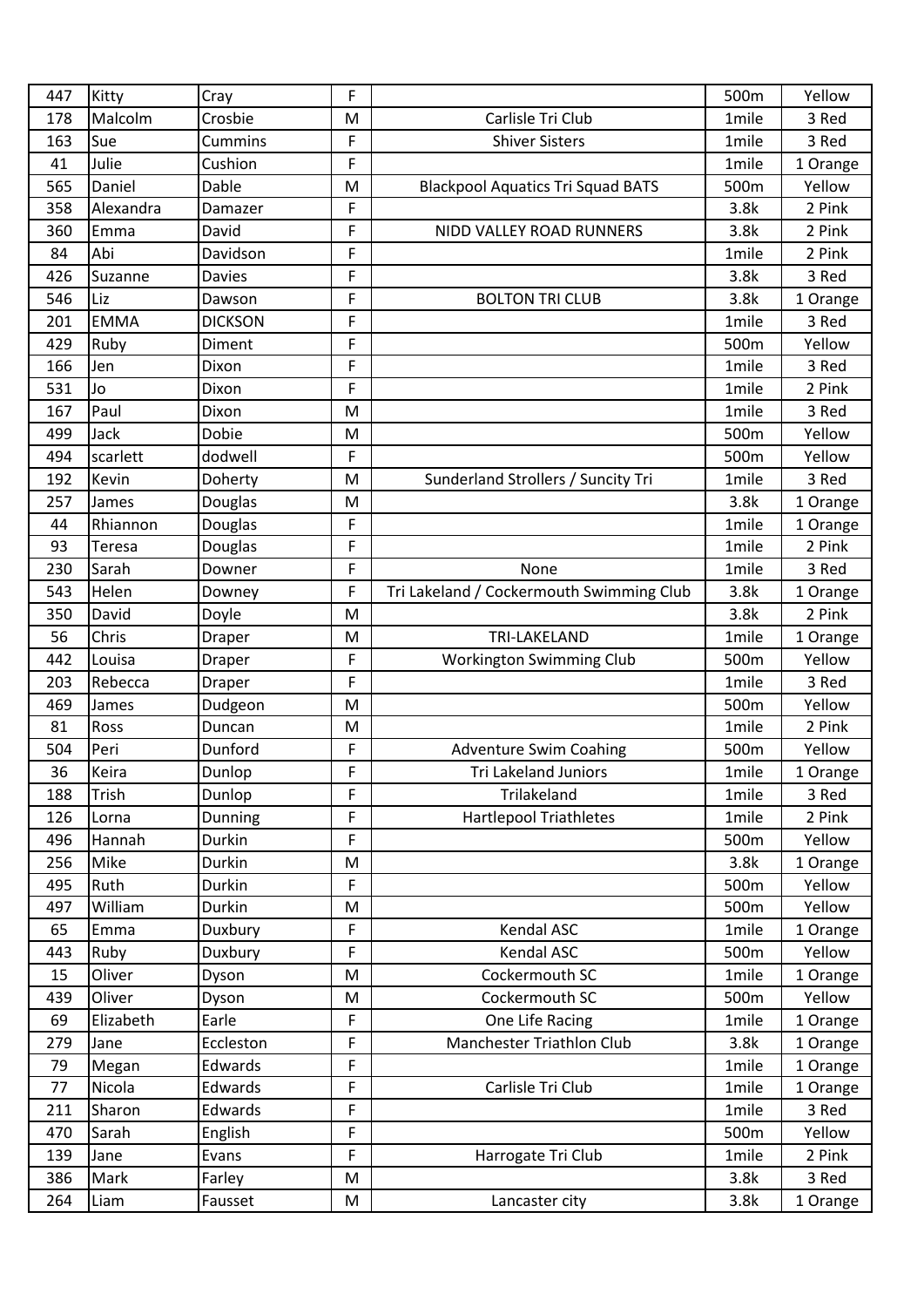| 42  | Colin       | Fell             | M | Carlisle Tri Club                   | 1mile | 1 Orange |
|-----|-------------|------------------|---|-------------------------------------|-------|----------|
| 309 | Wayne       | Ferguson         | M |                                     | 3.8k  | 1 Orange |
| 489 | Dawn        | Ferreday         | F |                                     | 500m  | Yellow   |
| 116 | Alison      | Fish             | F |                                     | 1mile | 2 Pink   |
| 523 | Tina        | Fletcher         | F |                                     | 1mile | 1 Orange |
| 468 | Zachary     | Flitton          | M | Workington ASC                      | 500m  | Yellow   |
| 210 | Alison      | Flynn            | F |                                     | 1mile | 3 Red    |
| 82  | Stephen     | Foster           | M | <b>Carlisle Aquatics</b>            | 1mile | 2 Pink   |
| 88  | Vanessa     | Foster           | F | <b>Carlisle Aquatics</b>            | 1mile | 2 Pink   |
| 111 | <b>JANE</b> | <b>FRECHETTE</b> | F |                                     | 1mile | 2 Pink   |
| 152 | Nicola      | Frederick        | F |                                     | 1mile | 3 Red    |
| 441 | Ben         | Freer            | M | Workington Swim club                | 500m  | Yellow   |
| 186 | Joanne      | Galkowski        | F |                                     | 1mile | 3 Red    |
| 124 | Sue         | Gallagher        | F |                                     | 1mile | 2 Pink   |
| 416 | Claire      | Gatenby          | F | <b>Squashed Pixel</b>               | 3.8k  | 3 Red    |
| 325 | Hollie      | Gerrard          | F |                                     | 3.8k  | 2 Pink   |
| 11  | Caitlin     | Gibson           | F | <b>BMSS</b>                         | 1mile | 1 Orange |
| 49  | Liz         | Gibson           | F | <b>NYP Tri</b>                      | 1mile | 1 Orange |
| 387 | Norman      | Gibson           | M |                                     | 3.8k  | 3 Red    |
| 341 | Paul        | Gibson           | M |                                     | 3.8k  | 2 Pink   |
| 105 | Gemma       | gilbert          | F | felixstowe road runners             | 1mile | 2 Pink   |
| 493 | Wes         | Gleave           | M |                                     | 500m  | Yellow   |
| 500 | Wesley      | Gleave           | M |                                     | 500m  | Yellow   |
| 55  | Simon       | Glover           | M |                                     | 1mile | 1 Orange |
| 348 | Robert      | Godlonton        | M | Limitless Triathlon                 | 3.8k  | 2 Pink   |
| 246 | Mark        | Goodings         | M |                                     | 3.8k  | 1 Orange |
| 85  | Lee         | Gowland          | M |                                     | 1mile | 2 Pink   |
| 479 | Samantha    | Grant            | F | <b>Lincoln and District Runners</b> | 500m  | Yellow   |
| 526 | Ashleigh    | Gray             | F |                                     | 1mile | 1 Orange |
| 21  | Ben         | Greene           | M |                                     | 1mile | 1 Orange |
| 397 | Helen       | Greenep          | F | M.A.L.L.O.W.S                       | 3.8k  | 3 Red    |
| 307 | Craig       | Greenough        | M | <b>RVT</b>                          | 3.8k  | 1 Orange |
| 37  | Alex        | Gregg            | M |                                     | 1mile | 1 Orange |
| 492 | Anthony     | Gribbin          | M |                                     | 500m  | Yellow   |
| 300 | Catherine   | Griffin          | F |                                     | 3.8k  | 1 Orange |
| 18  | Ellie       | Griffin          | F | York Tri Club                       | 1mile | 1 Orange |
| 457 | Anna        | Grimwade         | F | Miss                                | 500m  | Yellow   |
| 431 | William     | Grundy           | M | <b>Bolton Metro Swim Squad</b>      | 500m  | Yellow   |
| 143 | Andrew      | Guy              | F |                                     | 1mile | 2 Pink   |
| 422 | Mark        | Haggart          | M | Wigan Wheelers & Tri                | 3.8k  | 3 Red    |
| 482 | Tracy       | Haggart          | F | Wigan Wheelers & Triathlon Club     | 500m  | Yellow   |
| 261 | Molly       | Hale             | F | <b>Stirling Uni</b>                 | 3.8k  | 1 Orange |
| 449 | Charlie     | Hall             | M | Penrith Swimming Club               | 500m  | Yellow   |
| 226 | Faye        | Hall             | F |                                     | 1mile | 3 Red    |
| 141 | Helen       | Hall             | F |                                     | 1mile | 2 Pink   |
| 225 | lan         | Hall             | M |                                     | 1mile | 3 Red    |
| 365 | Michael     | Halliwell        | M |                                     | 3.8k  | 2 Pink   |
| 392 | Sarah       | Hamilton         | F | <b>DH Runners</b>                   | 3.8k  | 3 Red    |
| 412 | Simon       | Hampshaw         | M |                                     | 3.8k  | 3 Red    |
| 101 | Philippa    | Hardy            | F |                                     | 1mile | 2 Pink   |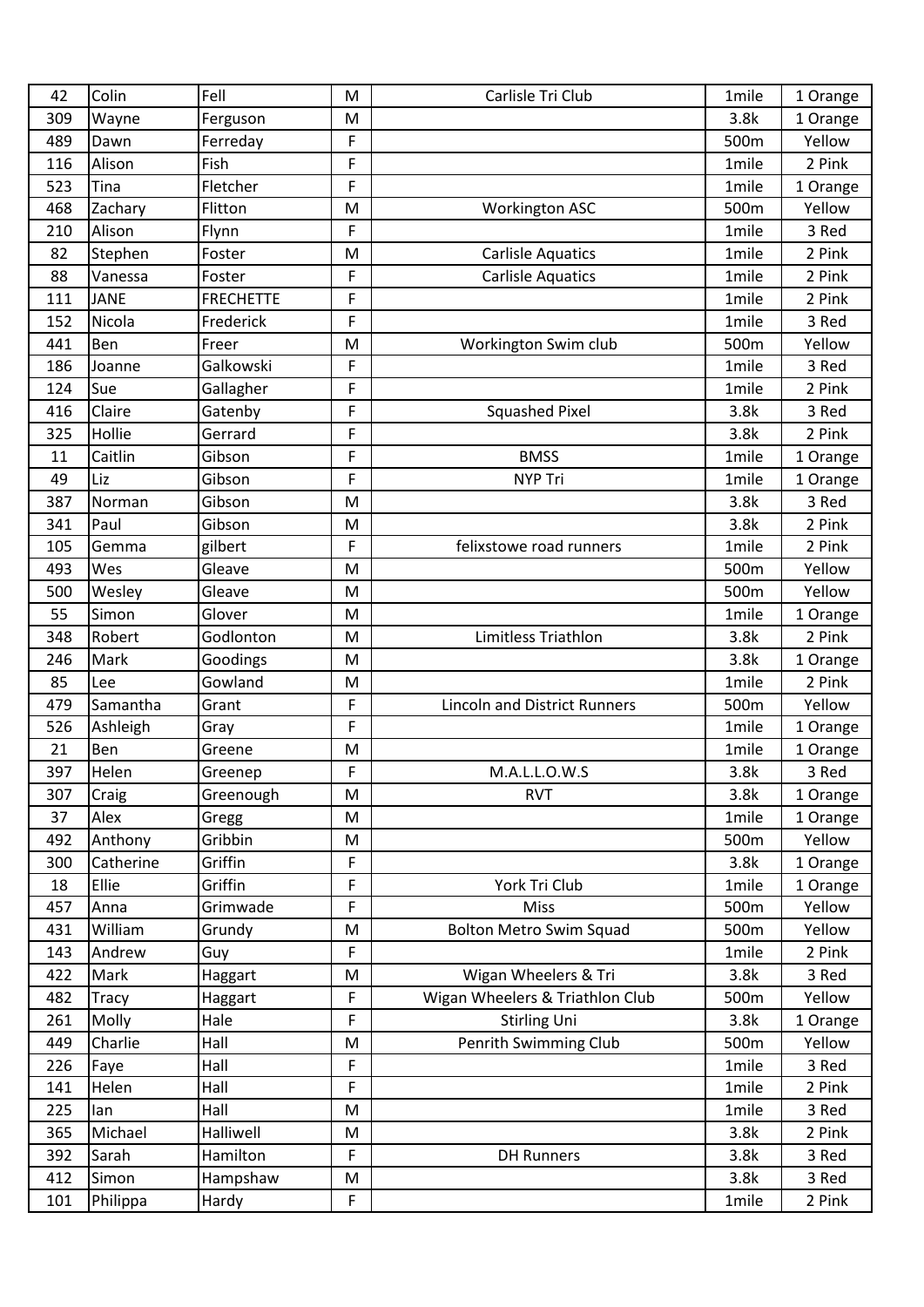| 434 | Tommy       | Hardy           | M | Cockermouth SC                      | 500m  | Yellow   |
|-----|-------------|-----------------|---|-------------------------------------|-------|----------|
| 249 | Daniel      | Harle           | M |                                     | 3.8k  | 1 Orange |
| 66  | Ben         | Harper          | M | Carlisle Tri Club                   | 1mile | 1 Orange |
| 165 | Hayley      | Harper          | F | Ipswich Jaffa RC                    | 1mile | 3 Red    |
| 277 | Sarah       | Harper          | F |                                     | 3.8k  | 1 Orange |
| 371 | Clare       | Harris          | F | ROSSENDALE TRI CLUB                 | 3.8k  | 2 Pink   |
| 556 | Alex        | Harrison        | M |                                     | 3.8k  | 3 Red    |
| 238 | David       | Harrison        | M | <b>CYCLING UK</b>                   | 3.8k  | 1 Orange |
| 388 | Jackie      | Harrison        | F | <b>MRS</b>                          | 3.8k  | 3 Red    |
| 417 | Nigel       | Harrison        | M | Ipswich Jaffa RC                    | 3.8k  | 3 Red    |
| 550 | Tony        | Harrison        | M |                                     | 3.8k  | 2 Pink   |
| 68  | David       | Harvey          | M | TYNE TRIATHLON CLUB                 | 1mile | 1 Orange |
| 195 | Michael     | Harvey          | M |                                     | 1mile | 3 Red    |
| 473 | Amanda      | Hatton          | F | <b>Mallows</b>                      | 500m  | Yellow   |
| 328 | Andrew      | Hawkins         | M | <b>Grimsby Harriers &amp; AC</b>    | 3.8k  | 2 Pink   |
| 438 | Aoife       | Hawkrigg        | F | <b>COPELAND ASC</b>                 | 500m  | Yellow   |
| 78  | Katherine   | Hawkrigg        | F |                                     | 1mile | 1 Orange |
| 9   | Philip      | Hawkrigg        | M | <b>COPELAND ASC</b>                 | 1mile | 1 Orange |
| 177 | Kathryn     | Haworth         | F |                                     | 1mile | 3 Red    |
| 502 | Andy        | Hayes           | M | <b>BODYFIT CUMBRIA RUNNING CLUB</b> | 500m  | Yellow   |
| 199 | Melanie     | Haygarth        | F |                                     | 1mile | 3 Red    |
| 43  | Alice       | Heaton          | F |                                     | 1mile | 1 Orange |
| 381 | Nicola      | Heaton          | F | <b>KENDAL TRI CLUB</b>              | 3.8k  | 3 Red    |
| 389 | Robert      | Hector          | M |                                     | 3.8k  | 3 Red    |
| 317 | Joe         | Hefford         | M | Chislehurst Millenium Swim Squad    | 3.8k  | 2 Pink   |
| 114 | Mark        | Hefford         | M |                                     | 1mile | 2 Pink   |
| 353 | <b>TOM</b>  | <b>HEFFORD</b>  | M |                                     | 3.8k  | 2 Pink   |
| 472 | Alanna      | Hemmings        | F |                                     | 500m  | Yellow   |
| 281 | shelley     | hemsley         | F |                                     | 3.8k  | 1 Orange |
| 379 | Suzanne     | Hemsley         | F |                                     | 3.8k  | 3 Red    |
| 27  | Penny       | henderson       | F | Penrith Swimming Club               | 1mile | 1 Orange |
| 448 | Rosa        | henderson       | F | Penrith Swimming Club               | 500m  | Yellow   |
| 311 | Richard     | Hesmondhalgh    | M |                                     | 3.8k  | 2 Pink   |
| 322 | Lesley      | <b>Higgins</b>  | F | West Lothian Triathlon              | 3.8k  | 2 Pink   |
| 535 | Rebecca     | Hilland         | F | West Cumbria Tri                    | 1mile | 2 Pink   |
| 73  | Robert      | Hindle          | M |                                     | 1mile | 1 Orange |
| 465 | Daniel      | Hindsley        | M |                                     | 500m  | Yellow   |
| 467 | Ella        | <b>HINDSLEY</b> | F |                                     | 500m  | Yellow   |
| 466 | Jasmine     | Hindsley        | F |                                     | 500m  | Yellow   |
| 450 | Oscar       | Hodgson         | M | Carlisle aquatics                   | 500m  | Yellow   |
| 34  | Kyle        | Hodkinson       | M |                                     | 1mile | 1 Orange |
| 428 | Avagrace    | Hodson          | F | <b>Wigan BEST</b>                   | 500m  | Yellow   |
| 451 | lan         | hodson          | M |                                     | 500m  | Yellow   |
| 91  | <b>Beth</b> | Hoggarth        | F |                                     | 1mile | 2 Pink   |
| 259 | Jonathan    | Holt            | M | None                                | 3.8k  | 1 Orange |
| 72  | Kevin       | Holt            | M | Tri Fit Coaching                    | 1mile | 1 Orange |
| 197 | Katherine   | Horne           | F |                                     | 1mile | 3 Red    |
| 351 | Paul        | Horrocks        | M |                                     | 3.8k  | 2 Pink   |
| 290 | Vicky       | Horrocks        | F | LEEDS & BRADFORD TRIATHLON CLUB     | 3.8k  | 1 Orange |
| 345 | Joe         | Horsley         | M | <b>Ulverston Triathlon Club</b>     | 3.8k  | 2 Pink   |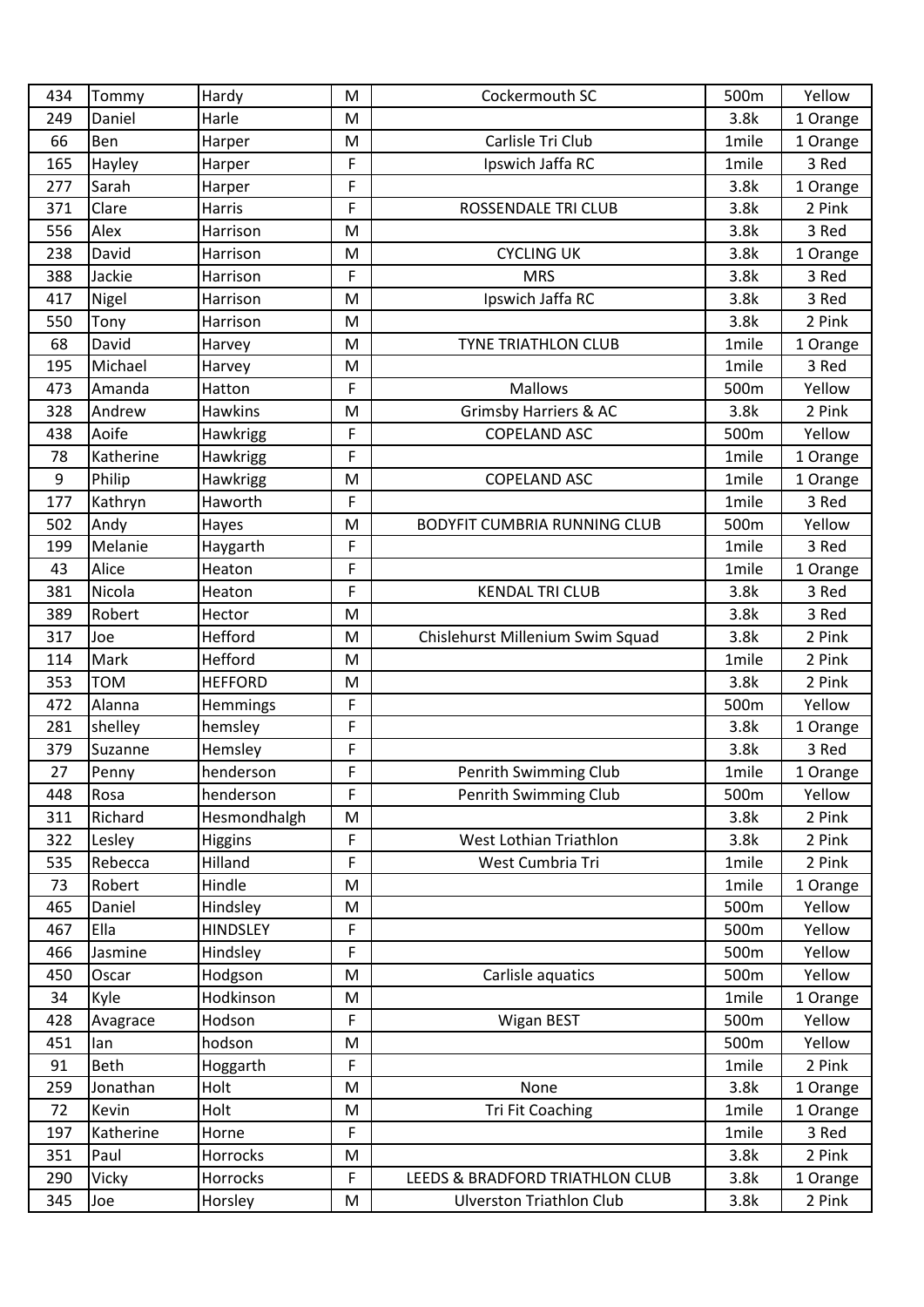| 335 | Rob              | Houghton         | M |                                                  | 3.8k  | 2 Pink   |
|-----|------------------|------------------|---|--------------------------------------------------|-------|----------|
| 557 | Steven           | Houghton         | M |                                                  | 3.8k  | 3 Red    |
| 123 | P                | <b>HOWARTH</b>   | M |                                                  | 1mile | 2 Pink   |
| 171 | Chris            | Howe             | M |                                                  | 1mile | 3 Red    |
| 485 | Denise           | Howie            | F | BodyFit Cumbria                                  | 500m  | Yellow   |
| 545 | Martin           | Howie            | M | <b>CHORLEY ATHLETIC &amp; TRI CLUB</b>           | 3.8k  | 1 Orange |
| 382 | <b>Derek</b>     | Huby             | M |                                                  | 3.8k  | 3 Red    |
| 383 | Laura            | Huby             | F |                                                  | 3.8k  | 3 Red    |
| 544 | Alastair         | Hughes           | M | <b>NYP TRI</b>                                   | 3.8k  | 1 Orange |
| 53  | Rhiannon         | Hughes           | F | <b>GLOSSOP TRIATHLON CLUB</b>                    | 1mile | 1 Orange |
| 120 | Teresa           | Hughes           | F | <b>GLOSSOP TRIATHLON CLUB</b>                    | 1mile | 2 Pink   |
| 95  | steph            | hulford          | F |                                                  | 1mile | 2 Pink   |
| 47  | Kirk             | Hunter           | M | Mersey Tri                                       | 1mile | 1 Orange |
| 395 | Hannah           | Husband          | F |                                                  | 3.8k  | 3 Red    |
| 149 | Louise           | Ireland          | F | <b>Sellars Elite Coaching</b>                    | 1mile | 3 Red    |
| 245 | Matt             | Jackson          | M |                                                  | 3.8k  | 1 Orange |
| 102 | Peter            | Jackson          | M |                                                  | 1mile | 2 Pink   |
| 498 | Alex             | James            | F |                                                  | 500m  | Yellow   |
| 142 | Zoe              | James            | F |                                                  | 1mile | 2 Pink   |
| 567 | Charlotte        | Jane Jude        | F |                                                  | 500m  | Yellow   |
| 528 | Graeme           | Jobling          | M |                                                  | 1mile | 1 Orange |
| 269 | <b>Neill</b>     | Jobling          | M |                                                  | 3.8k  | 1 Orange |
| 258 | Grant            | Johnson          | M | <b>Ulverston Tri Club</b>                        | 3.8k  | 1 Orange |
| 159 | Wendy            | Johnson          | F |                                                  | 1mile | 3 Red    |
| 308 | Laura            | Johnston         | F | Tri Lakeland                                     | 3.8k  | 1 Orange |
| 131 | Robert           | Johnstone        | M | <b>CARLISLE TRI CLUB</b>                         | 1mile | 2 Pink   |
| 454 | Edryd            | Jones            | M | Sun city tri                                     | 500m  | Yellow   |
| 318 | Jennifer         | Jones            | F |                                                  | 3.8k  | 2 Pink   |
| 505 | Mark             | Jones            | M | <b>Adventure Swim Coaching</b>                   | 500m  | Yellow   |
| 455 | Nancy            | Jones            | F |                                                  | 500m  | Yellow   |
| 414 | Peter            | Jones            | M | Leighton Fun Runners                             | 3.8k  | 3 Red    |
| 4   | Eleanor          | Kay              | F | <b>Bolton Metro</b>                              | 1mile | 1 Orange |
| 525 | Fiona            | Kay              | F |                                                  | 1mile | 1 Orange |
| 342 | James            | Kay              | M |                                                  | 3.8k  | 2 Pink   |
| 366 | Stephen          | Keating          | M |                                                  | 3.8k  | 2 Pink   |
| 208 | Andrew           | Keeling          | M |                                                  | 1mile | 3 Red    |
| 207 | Caren            | <b>Keeling</b>   | F |                                                  | 1mile | 3 Red    |
| 481 | Amy              | Kellerman        | F |                                                  | 500m  | Yellow   |
| 132 | Sarah            | Kellerman        | F |                                                  | 1mile | 2 Pink   |
| 302 | Charlotte        | Kelly            | F |                                                  | 3.8k  | 1 Orange |
| 223 | Sue              | kelly            | F |                                                  | 1mile | 3 Red    |
| 297 | Vanessa          | Kelly            | F |                                                  | 3.8k  | 1 Orange |
| 237 | Claire           | Kennedy          | F |                                                  | 1mile | 3 Red    |
| 100 | Nadia            | Kennett          | F | Tri-Lakeland                                     | 1mile | 2 Pink   |
| 459 | Anna             | Kenning          | F |                                                  | 500m  | Yellow   |
| 458 | Robert           | Kenning          | M |                                                  | 500m  | Yellow   |
| 292 | <b>STEPHANIE</b> | <b>KENWRIGHT</b> | F | Mersey Tri                                       | 3.8k  | 1 Orange |
| 560 | Pollyanna        | Kershaw          | F | <b>BATS (Blackpool Aquatics Triathlon Squad)</b> | 500m  | Yellow   |
| 559 | William          | Kershaw          | M | <b>BATS (Blackpool Aquatics Triathlon Squad)</b> | 500m  | Yellow   |
| 119 | lan              | Kille            | M |                                                  | 1mile | 2 Pink   |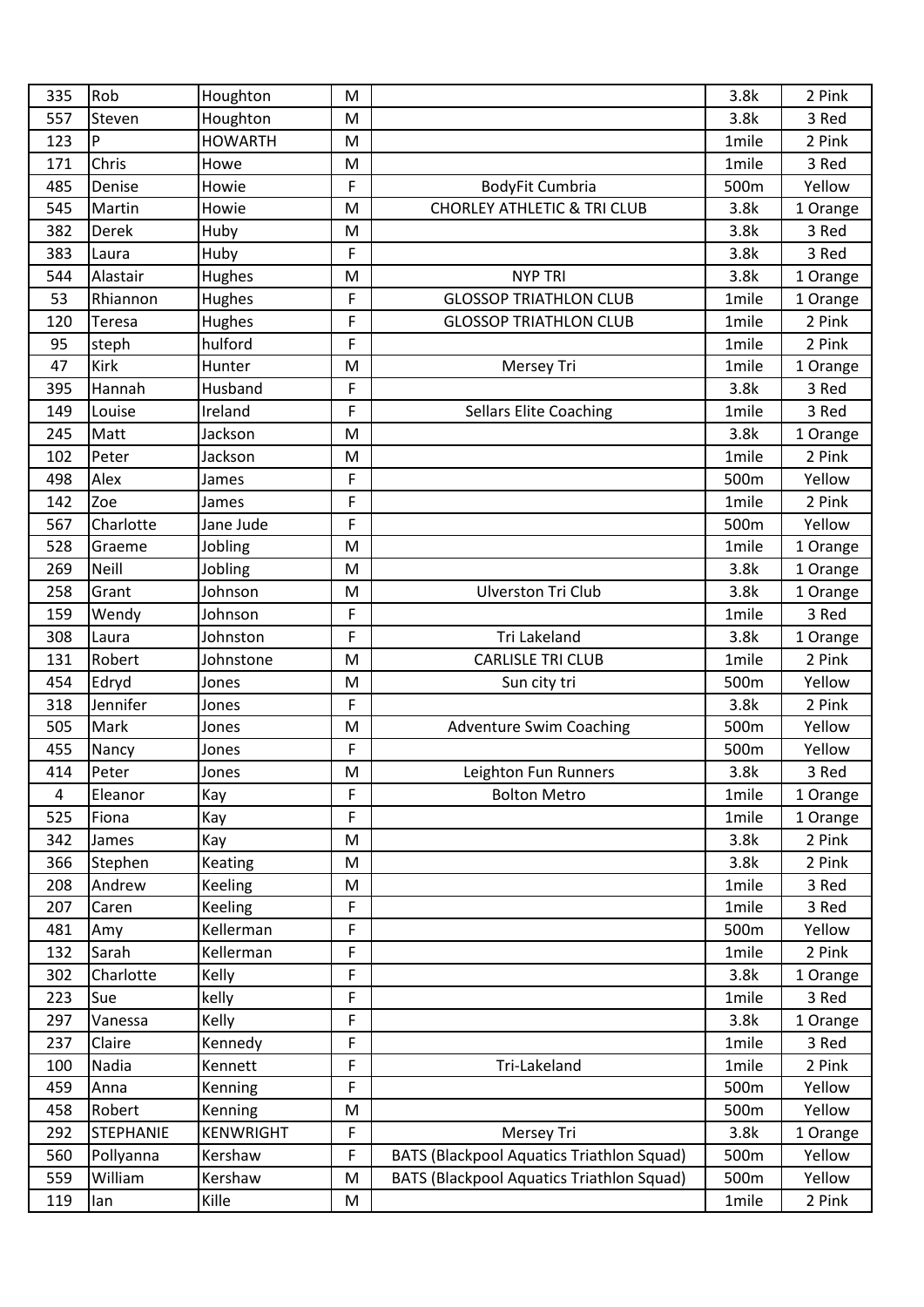| 515 | Eleanor     | King          | F | Kendal Amateur Swimming Club   | 500m  | Yellow   |
|-----|-------------|---------------|---|--------------------------------|-------|----------|
| 419 | James       | King          | M |                                | 3.8k  | 3 Red    |
| 310 | Paul        | Kirby         | M |                                | 3.8k  | 1 Orange |
| 175 | Martin      | Kirkman       | M |                                | 1mile | 3 Red    |
| 176 | Nicola      | Kirkman       | F |                                | 1mile | 3 Red    |
| 110 | Ben         | Langford      | M |                                | 1mile | 2 Pink   |
| 250 | Jen         | Langford      | F |                                | 3.8k  | 1 Orange |
| 169 | Graham      | Lappin        | M |                                | 1mile | 3 Red    |
| 510 | Rosana      | Lavado-Perez  | F |                                | 500m  | Yellow   |
| 262 | Paul        | Lavender      | M |                                | 3.8k  | 1 Orange |
| 478 | Kevin       | Lavery        | M | None                           | 500m  | Yellow   |
| 305 | Richard     | Law           | M | <b>Macclesfield Masters</b>    | 3.8k  | 1 Orange |
| 138 | Sarah       | Lawley        | F |                                | 1mile | 2 Pink   |
| 161 | Charlie     | Lawson        | F |                                | 1mile | 3 Red    |
| 243 | Terry       | Lee           | M |                                | 3.8k  | 1 Orange |
| 399 | Geoff       | Leech         | M | <b>Team Deane</b>              | 3.8k  | 3 Red    |
| 286 | Gary        | Leese         | M |                                | 3.8k  | 1 Orange |
| 71  | Darren      | Leonard       | M |                                | 1mile | 1 Orange |
| 133 | CAROL       | LEWIS         | F | <b>TEESDALE TRIATHLON CLUB</b> | 1mile | 2 Pink   |
| 103 | Karen       | Lillie        | F | Lonely Goat RC                 | 1mile | 2 Pink   |
| 83  | Craig       | Little        | M | <b>SWPT</b>                    | 1mile | 2 Pink   |
| 288 | <b>Beth</b> | Lloyd         | F |                                | 3.8k  | 1 Orange |
| 396 | Florence    | Lock          | F |                                | 3.8k  | 3 Red    |
| 62  | Kate        | Lowe          | F | Tynedale Harriers & AC         | 1mile | 1 Orange |
| 251 | Craig       | Mabon         | M | <b>CM Performance Coaching</b> | 3.8k  | 1 Orange |
| 517 | Christian   | Maher         | M |                                | 500m  | Yellow   |
| 514 | Rosie       | Maher         | F |                                | 500m  | Yellow   |
| 109 | Dale        | Manby         | M | <b>NYP Tri</b>                 | 1mile | 2 Pink   |
| 222 | Marion      | marion        | F |                                | 1mile | 3 Red    |
| 233 | Andrew      | Marsh         | M |                                | 1mile | 3 Red    |
| 182 | Andy        | Marsh         | M |                                | 1mile | 3 Red    |
| 276 | Jackie      | Marsh         | F |                                | 3.8k  | 1 Orange |
| 287 | Jonathan    | Marsh         | M |                                | 3.8k  | 1 Orange |
| 377 | Sarah       | Marston       | F |                                | 3.8k  | 3 Red    |
| 266 | George      | Martindale    | M |                                | 3.8k  | 1 Orange |
| 127 | Wendy       | Matthews      | F |                                | 1mile | 2 Pink   |
| 273 | Gillian     | McAlister     | F | <b>HOWSC</b>                   | 3.8k  | 1 Orange |
| 221 | Adele       | MCallister    | F |                                | 1mile | 3 Red    |
| 220 | Sarah       | McAndrew      | F | baracudas swimming club        | 1mile | 3 Red    |
| 76  | Andrew      | McCarthy      | M |                                | 1mile | 1 Orange |
| 327 | Alex        | McDonnell     | M | Chester Tri                    | 3.8k  | 2 Pink   |
| 39  | Belinda     | McGinley      | F |                                | 1mile | 1 Orange |
| 561 | Anders      | McGivern      | M | Hoylake ASC                    | 500m  | Yellow   |
| 564 | Andy        | McGivern      | M | Pensby Runners                 | 500m  | Yellow   |
| 563 | Lotti       | mcgivern      | F | Hoylake ASC                    | 500m  | Yellow   |
| 48  | Stuart      | <b>McGurk</b> | M | Kendal ASC                     | 1mile | 1 Orange |
| 518 | <b>Neve</b> | McIntyre      | F |                                | 500m  | Yellow   |
| 471 | Sarah       | McIntyre      | F |                                | 500m  | Yellow   |
| 107 | Joanne      | Mckenzie      | F | <b>CARLISLE TRI CLUB</b>       | 1mile | 2 Pink   |
| 51  | Mary        | McKenzie      | F | King Henry Viii Masters        | 1mile | 1 Orange |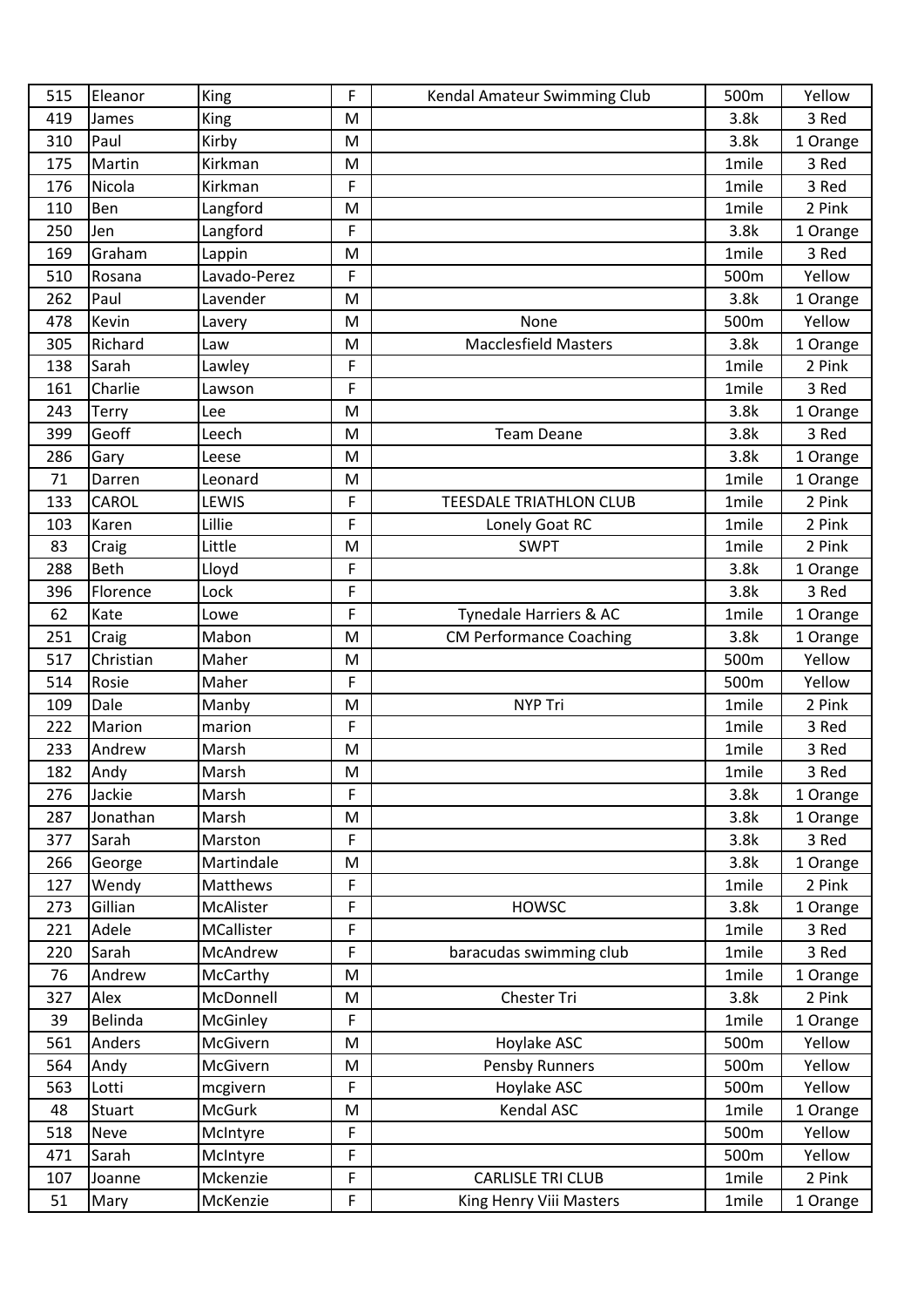| 378            | Annette       | McMillan       | F |                                        | 3.8k  | 3 Red    |
|----------------|---------------|----------------|---|----------------------------------------|-------|----------|
| 35             | Hannah        | McMillan       | F | Carnforth Otters                       | 1mile | 1 Orange |
| 363            | Wendy         | McMillan       | F |                                        | 3.8k  | 2 Pink   |
| 280            | Catherine     | McWhirter      | F | <b>Heatsets Ltd</b>                    | 3.8k  | 1 Orange |
| 25             | lan           | McWhirter      | M | <b>Heatsets Ltd</b>                    | 1mile | 1 Orange |
| 463            | Alexander(AJ) | Medd           | M | <b>Bradford Swimming Club</b>          | 500m  | Yellow   |
| 5              | Gabe          | Medd           | M | City of Bradford Swimming Club         | 1mile | 1 Orange |
| 252            | Gabe          | Medd           | M | City of Bradford Swimming Club         | 3.8k  | 1 Orange |
| 432            | Gabe          | Medd           | M | <b>City of Bradford Swimming Club</b>  | 500m  | Yellow   |
| 268            | Paul          | Mellor         | M |                                        | 3.8k  | 1 Orange |
| 294            | Neil          | Mercer         | M | <b>GMC</b> fire service                | 3.8k  | 1 Orange |
| 57             | Louise        | Meynell        | F | <b>Billingham Marsh House Harriers</b> | 1mile | 1 Orange |
| 164            | Phil          | Michael Pugh   | M |                                        | 1mile | 3 Red    |
| 168            | Carmen        | Mills          | F |                                        | 1mile | 3 Red    |
| 304            | Helen         | Milner         | F | <b>Ledbury Harriers</b>                | 3.8k  | 1 Orange |
| 241            | Fraser        | Minnican       | M | Jameson Tri                            | 3.8k  | 1 Orange |
| 248            | Lauren        | Minnican       | F | The Cupcake Cartel                     | 3.8k  | 1 Orange |
| 75             | Lisa          | Minns          | F | <b>RIBBY HALL TRI CLUB</b>             | 1mile | 1 Orange |
| 566            | Iris          | Mitchell       | F | <b>Durham City Aquatics</b>            | 500m  | Yellow   |
| $\overline{2}$ | gyoktug       | molla          | M | ulverston swimming club                | 1mile | 1 Orange |
| 400            | Andrew        | Moore          | M | Impact Tri                             | 3.8k  | 3 Red    |
| 346            | Louis         | Morris         | M |                                        | 3.8k  | 2 Pink   |
| 231            | Michael       | Morrow         | M | VO2 Max Race Team                      | 1mile | 3 Red    |
| 312            | lan           | Mulrooney      | M | Team SW2F                              | 3.8k  | 2 Pink   |
| 187            | Chelsey       | Munday         | F |                                        | 1mile | 3 Red    |
| 551            | Lindsay       | Murphy         | F |                                        | 3.8k  | 2 Pink   |
| 228            | Joanne        | Murray         | F |                                        | 1mile | 3 Red    |
| 54             | Mark          | Naven          | M | <b>Glossop Triathlon Club</b>          | 1mile | 1 Orange |
| 524            | Natasha       | <b>NB</b>      | F | <b>COLT</b>                            | 1mile | 1 Orange |
| 404            | Max           | Neill          | M |                                        | 3.8k  | 3 Red    |
| 162            | David         | Newell         | M |                                        | 1mile | 3 Red    |
| 542            | Joshua        | Nicholson      | M |                                        | 1mile | 3 Red    |
| 284            | Darren        | Noble          | M | Vo2max Race team                       | 3.8k  | 1 Orange |
| 97             | Hugh          | Noden          | M | <b>Macclesfield Harriers</b>           | 1mile | 2 Pink   |
| 96             | Marcus        | Noden          | M | <b>Bramhall Runners</b>                | 1mile | 2 Pink   |
| 31             | Rory          | Noden          | M |                                        | 1mile | 1 Orange |
| 352            | Robert        | Nuthall        | M |                                        | 3.8k  | 2 Pink   |
| 445            | Maisie        | O'mahony       | F | Cockermouth SC                         | 500m  | Yellow   |
| 430            | Olivia        | <b>Omahony</b> | F | Cockermouth SC                         | 500m  | Yellow   |
| 118            | Julie         | O'Malley       | F |                                        | 1mile | 2 Pink   |
| 361            | Sharon        | Ormston        | F |                                        | 3.8k  | 2 Pink   |
| 372            | Mick          | Orourke        | M | Darwen Masters                         | 3.8k  | 2 Pink   |
| 242            | Anthony       | Oshea          | M | Coventry masters                       | 3.8k  | 1 Orange |
| $\mathbf{1}$   | Anthony       | O'Sullivan     | M | King Henry Viii Masters                | 1mile | 1 Orange |
| 440            | Mathilda      | Owen           | F | Copeland ASC                           | 500m  | Yellow   |
| 150            | Felix         | Owusu-Kwarteng | M |                                        | 1mile | 3 Red    |
| 530            | Louise        | Park           | F | M.A.L.L.O.W.S                          | 1mile | 2 Pink   |
| 86             | Chris         | Parker         | M |                                        | 1mile | 2 Pink   |
| 548            | lan           | Parkin         | M | <b>NEG</b>                             | 3.8k  | 2 Pink   |
| 569            | David         | Parsons        | M |                                        | 500m  | Yellow   |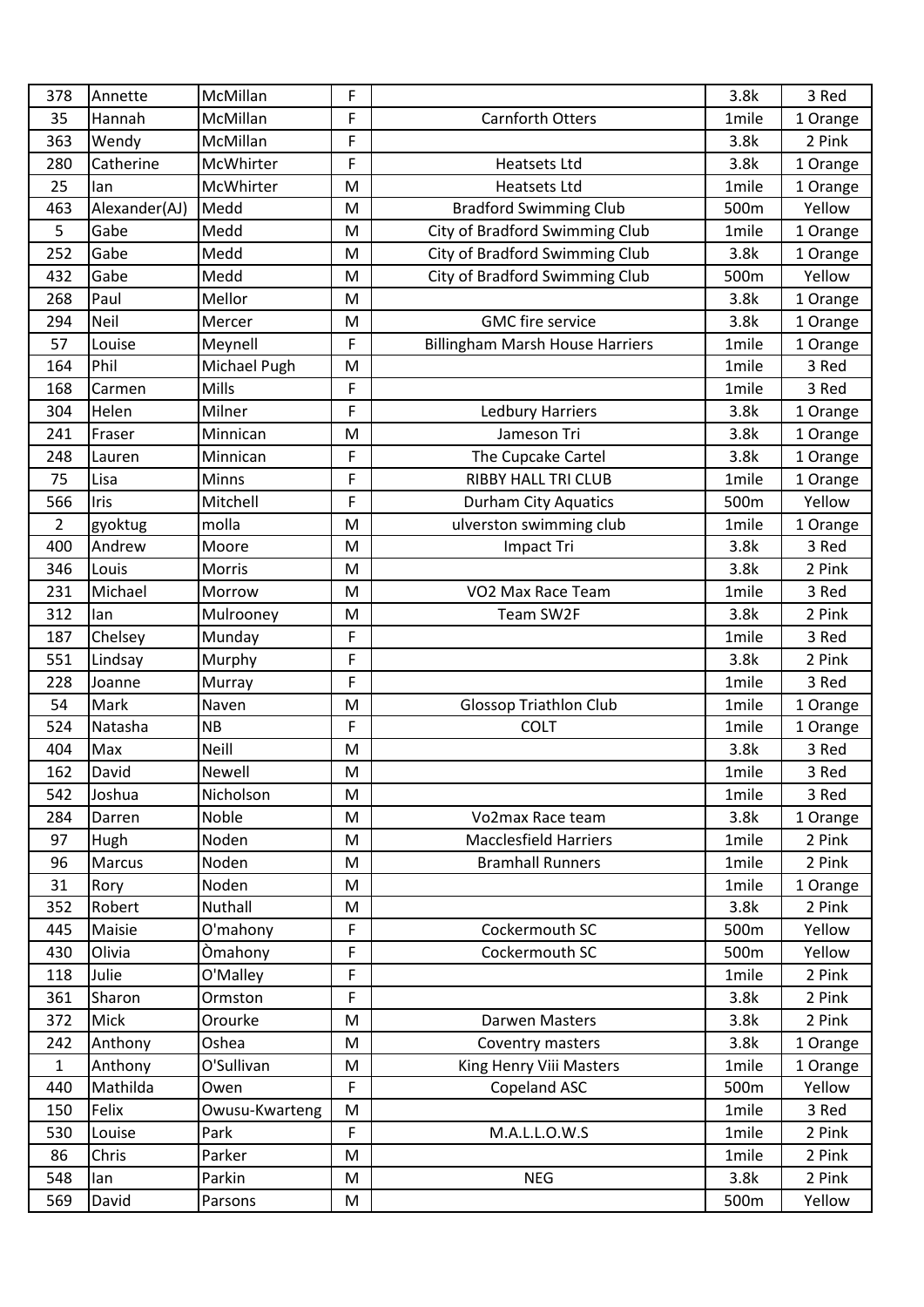| 236 | Jane         | Patel          | F | <b>COLT</b>                      | 1mile | 3 Red    |
|-----|--------------|----------------|---|----------------------------------|-------|----------|
| 282 | Keeley       | Peace          | F |                                  | 3.8k  | 1 Orange |
| 368 | jenifer      | Pedder         | F |                                  | 3.8k  | 2 Pink   |
| 483 | David        | Penhallurick   | M |                                  | 500m  | Yellow   |
| 484 | Rowan        | Penhallurick   | F |                                  | 500m  | Yellow   |
| 234 | Joanne       | Perry          | F |                                  | 1mile | 3 Red    |
| 217 | Paul         | Plant          | M |                                  | 1mile | 3 Red    |
| 184 | Sharon       | Postlethwaite  | F | Huddersfield triathlon club      | 1mile | 3 Red    |
| 376 | Carl         | Prince         | M | Chorley Atheltics & Tri Club     | 3.8k  | 3 Red    |
| 347 | <b>MARK</b>  | <b>PROCTOR</b> | M | <b>FYLDE COAST RUNNERS</b>       | 3.8k  | 2 Pink   |
| 435 | Sophie       | Quinn          | F | <b>BOSSS</b>                     | 500m  | Yellow   |
| 148 | Julie        | Raby           | F |                                  | 1mile | 3 Red    |
| 156 | Anna         | Race           | F | <b>Coalfields Triathlon Club</b> | 1mile | 3 Red    |
| 214 | <b>Derek</b> | <b>RAE</b>     | M |                                  | 1mile | 3 Red    |
| 213 | Gillian      | Rae            | F | <b>Stirling Tri Club</b>         | 1mile | 3 Red    |
| 227 | Joanne       | Rae            | F |                                  | 1mile | 3 Red    |
| 14  | James        | Ramsden        | M | <b>Craven Energy</b>             | 1mile | 1 Orange |
| 191 | Kim          | Ramshaw        | F |                                  | 1mile | 3 Red    |
| 285 | Amanda       | Randall        | F |                                  | 3.8k  | 1 Orange |
| 334 | Richard      | Rankin         | M | Arragons Tri Club                | 3.8k  | 2 Pink   |
| 99  | Victoria     | Rankin         | F | <b>Border Harriers</b>           | 1mile | 2 Pink   |
| 160 | Anthony      | Reed           | M | WharfedaleWheelers               | 1mile | 3 Red    |
| 533 | John         | Reed           | M |                                  | 1mile | 2 Pink   |
| 529 | Sophie       | Reed           | F |                                  | 1mile | 2 Pink   |
| 104 | Andy         | Rees           | M |                                  | 1mile | 2 Pink   |
| 490 | Janet        | Reid           | F |                                  | 500m  | Yellow   |
| 320 | Callum       | Rennie         | M |                                  | 3.8k  | 2 Pink   |
| 520 | Adam         | Richards       | M | Ryton Tri Club                   | 1mile | 1 Orange |
| 558 | Adam         | Richards       | M | Ryton Tri Club                   | 500m  | Yellow   |
| 224 | Julie        | Ridehalgh      | F | <b>Blackburn Road Runners</b>    | 1mile | 3 Red    |
| 303 | <b>Nick</b>  | Roberts        | M | NE31 Tri Club                    | 3.8k  | 1 Orange |
| 122 | Karin        | Robson         | F |                                  | 1mile | 2 Pink   |
| 380 | Loretta      | Robson         | F |                                  | 3.8k  | 3 Red    |
| 339 | Martin       | Robson         | M | Wakefield triathlon              | 3.8k  | 2 Pink   |
| 137 | Louisa       | Rodriguez      | F | louisa rodriguez                 | 1mile | 2 Pink   |
| 219 | Denise       | Rooke          | F | <b>Delph Tootlers</b>            | 1mile | 3 Red    |
| 534 | Susan        | Routledge      | F | Impact Tri                       | 1mile | 2 Pink   |
| 129 | David        | Rowe           | M |                                  | 1mile | 2 Pink   |
| 216 | Angela       | Ruddick        | F |                                  | 1mile | 3 Red    |
| 296 | Michael      | Ruff           | M |                                  | 3.8k  | 1 Orange |
| 421 | Jon          | Rush           | M | N/A                              | 3.8k  | 3 Red    |
| 357 | Andrew       | Rushton        | M |                                  | 3.8k  | 2 Pink   |
| 356 | Laura        | Ruxton         | F |                                  | 3.8k  | 2 Pink   |
| 367 | Frank        | Ryan           | M |                                  | 3.8k  | 2 Pink   |
| 154 | Melanie      | Sandwith       | F |                                  | 1mile | 3 Red    |
| 332 | Antony       | Scott          | M | <b>Watercrook Warriors</b>       | 3.8k  | 2 Pink   |
| 173 | Ashley       | Scott          | M | Pendle Tri Club                  | 1mile | 3 Red    |
| 265 | Julie        | Scott          | F | City of Cambridge                | 3.8k  | 1 Orange |
| 385 | Carl         | Sealby         | M | Unaffiliated                     | 3.8k  | 3 Red    |
| 491 | Catherine    | Seddon         | F |                                  | 500m  | Yellow   |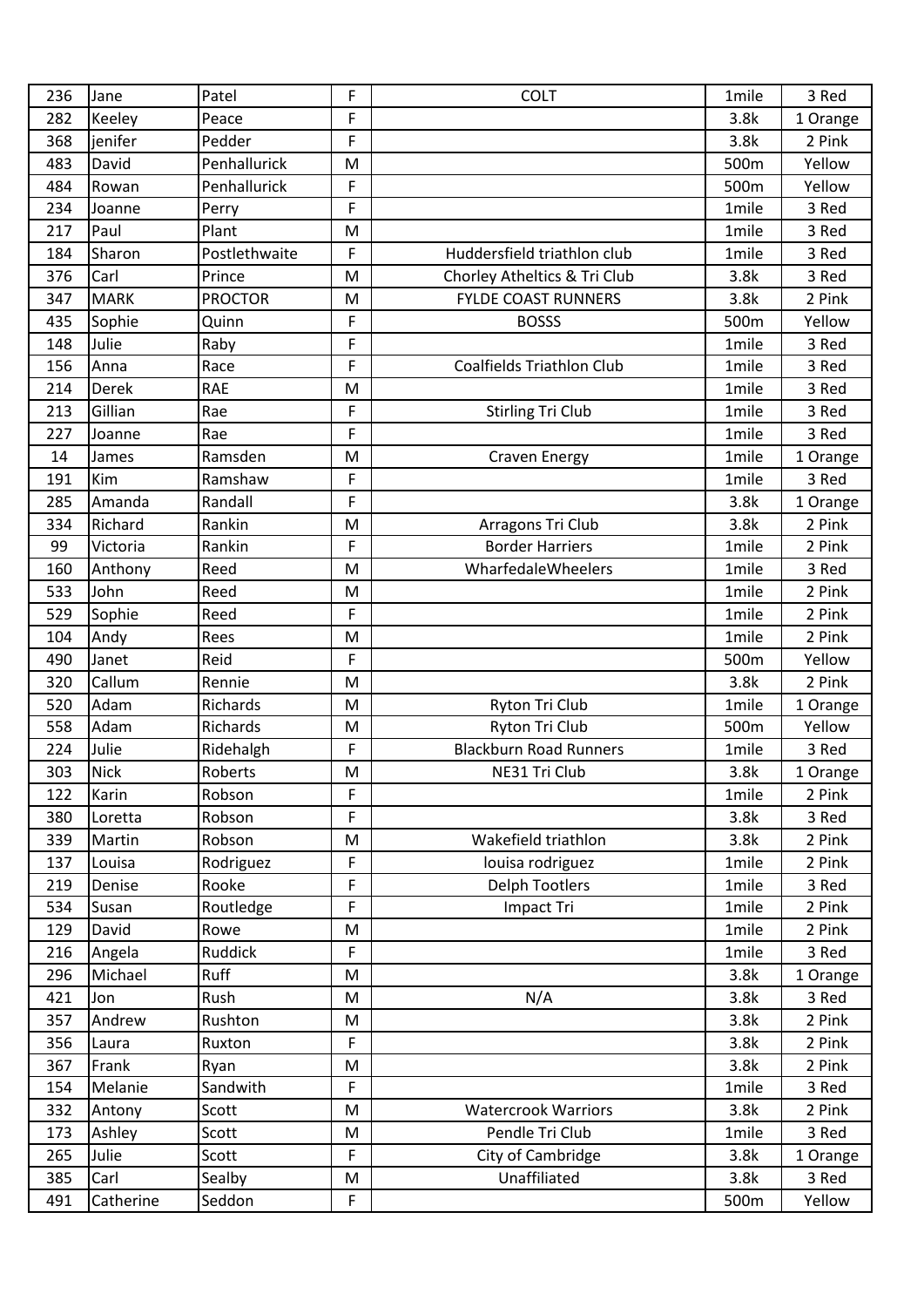| 554 | Jane        | Sedman            | F | Kingfishers (Scarborough)           | 3.8k  | 3 Red    |
|-----|-------------|-------------------|---|-------------------------------------|-------|----------|
| 298 | Gillian     | Sefton            | F | G72Tri                              | 3.8k  | 1 Orange |
| 319 | Joanne      | Sefton            | F | G72 Tri                             | 3.8k  | 2 Pink   |
| 521 | Evie        | Sellers           | F |                                     | 1mile | 1 Orange |
| 562 | Jessica     | Sellers           | F |                                     | 500m  | Yellow   |
| 30  | Toni        | Senior            | F | Challenge Tri                       | 1mile | 1 Orange |
| 408 | John        | Sewell            | M | Wigton Swim Club                    | 3.8k  | 3 Red    |
| 540 | Emma        | Sherlock          | F |                                     | 1mile | 3 Red    |
| 153 | <b>Bob</b>  | Shipman           | M |                                     | 1mile | 3 Red    |
| 146 | Jack        | Shipman           | M |                                     | 1mile | 2 Pink   |
| 92  | John        | Short             | M | Daivd Lloyds Teesside               | 1mile | 2 Pink   |
| 402 | Joanne      | Sime              | F |                                     | 3.8k  | 3 Red    |
| 411 | Louise      | Simm              | F | Team Deane Community Triathlon Club | 3.8k  | 3 Red    |
| 215 | Elaine      | Simpson           | F |                                     | 1mile | 3 Red    |
| 283 | Aaron       | Smith             | M |                                     | 3.8k  | 1 Orange |
| 391 | Amanda      | Smith             | F |                                     | 3.8k  | 3 Red    |
| 519 | Andy        | Smith             | M |                                     | 500m  | Yellow   |
| 193 | Faye        | Smith             | F |                                     | 1mile | 3 Red    |
| 538 | Mark        | Smith             | M |                                     | 1mile | 2 Pink   |
| 185 | Helen       | Smith-Ward        | F | <b>Ulverston ASC/Barrow ASC</b>     | 1mile | 3 Red    |
| 274 | Ryan        | Snee              | M | TRI CENTRAL UK                      | 3.8k  | 1 Orange |
| 17  | Hayden      | Sole              | M | <b>Preston Swimming Club</b>        | 1mile | 1 Orange |
| 427 | clara       | spence            | F | Lancaster city swimming club        | 500m  | Yellow   |
| 437 | osian       | spence            | M | carnforth otters                    | 500m  | Yellow   |
| 130 | Nicola      | Spurling          | F |                                     | 1mile | 2 Pink   |
| 64  | Charlotte   | Stainer           | F | Kendal ASC                          | 1mile | 1 Orange |
| 323 | Melvyn      | Steadman          | M |                                     | 3.8k  | 2 Pink   |
| 501 | Kirsty      | Steele            | F |                                     | 500m  | Yellow   |
| 537 | Andrea      | Stephenson        | F | Johnson's Triathlon Coaching        | 1mile | 2 Pink   |
| 532 | Richi       | Stephenson        | M |                                     | 1mile | 2 Pink   |
| 315 | Peter       | Stockdale         | M | <b>CARLISLE TRI CLUB</b>            | 3.8k  | 2 Pink   |
| 316 | Luke        | Stoker            | M |                                     | 3.8k  | 2 Pink   |
| 28  | Matthew     | Stott             | M |                                     | 1mile | 1 Orange |
| 527 | Anne        | Strong            | F | <b>Stocksfield Striders</b>         | 1mile | 1 Orange |
| 394 | Julie       | <b>Styles</b>     | F |                                     | 3.8k  | 3 Red    |
| 6   | Evie-Rose   | Sugden            | F | <b>Carlisle Aquatics</b>            | 1mile | 1 Orange |
| 19  | Samantha    | Sugden            | F | <b>CARLISLE</b> aquatics            | 1mile | 1 Orange |
| 436 | Sophia      | Sugden            | F | <b>Carlilse Aquatics</b>            | 500m  | Yellow   |
| 33  | Campbell    | Sutton            | M | Copeland ASC                        | 1mile | 1 Orange |
| 329 | Eleanor     | Sutton            | F |                                     | 3.8k  | 2 Pink   |
| 444 | Freddie     | Sutton            | M | <b>COPELAND ASC</b>                 | 500m  | Yellow   |
| 464 | Andrea      | Sweeney           | F |                                     | 500m  | Yellow   |
| 70  | Jenny       | Sykes             | F | Tri Lakeland                        | 1mile | 1 Orange |
| 506 | Lesley      | Talbot            | F | <b>BodyFit Cumbria Running Club</b> | 500m  | Yellow   |
| 570 | Rebecca     | Talbot            | F |                                     | 500m  | Yellow   |
| 20  | Paul        | <b>Tallentire</b> | M | <b>Carlisle Aquatics</b>            | 1mile | 1 Orange |
| 267 | <b>Brit</b> | Tate              | F |                                     | 3.8k  | 1 Orange |
| 271 | Jill        | Tate              | F | LBT                                 | 3.8k  | 1 Orange |
| 364 | John        | Tate              | M |                                     | 3.8k  | 2 Pink   |
| 324 | Juliet      | Tate              | F |                                     | 3.8k  | 2 Pink   |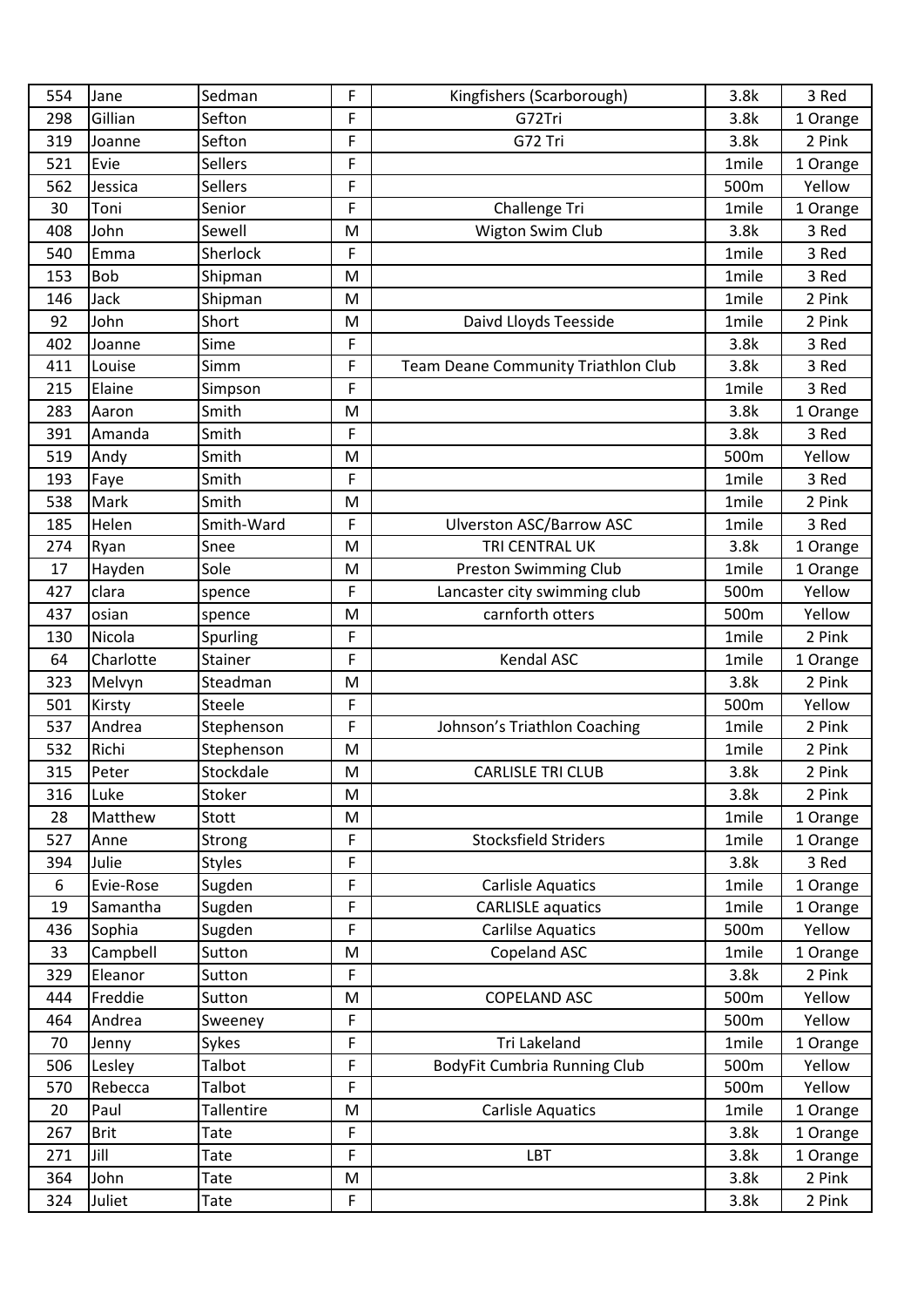| 511 | Claire        | Taylor        | F |                                     | 500m  | Yellow   |
|-----|---------------|---------------|---|-------------------------------------|-------|----------|
| 423 | Gemma         | Taylor        | F |                                     | 3.8k  | 3 Red    |
| 239 | Helen         | Taylor        | F |                                     | 3.8k  | 1 Orange |
| 170 | Lucy          | Taylor        | F | <b>CARLISLE TRI CLUB</b>            | 1mile | 3 Red    |
| 179 | Rebecca       | Taylor        | F |                                     | 1mile | 3 Red    |
| 401 | Rebecca       | Taylor        | F |                                     | 3.8k  | 3 Red    |
| 425 | Robert        | Taylor        | M |                                     | 3.8k  | 3 Red    |
| 539 | Shona         | Taylor        | F |                                     | 1mile | 3 Red    |
| 306 | Mollie        | Temple        | F |                                     | 3.8k  | 1 Orange |
| 89  | Louise        | Thomson       | F |                                     | 1mile | 2 Pink   |
| 375 | Jack          | thorburn      | M | <b>BLDSC</b>                        | 3.8k  | 3 Red    |
| 541 | Jeremy        | Till          | M |                                     | 1mile | 3 Red    |
| 344 | Sam           | Tilling       | M | <b>TRI PRESTON</b>                  | 3.8k  | 2 Pink   |
| 22  | Bill          | Timpany       | M |                                     | 1mile | 1 Orange |
| 10  | Mark          | Todhunter     | M | One Life Racing                     | 1mile | 1 Orange |
| 181 | Rose          | Todhunter     | F | One Life Racing                     | 1mile | 3 Red    |
| 275 | Bryony        | Townend       | F | <b>BOK Masters</b>                  | 3.8k  | 1 Orange |
| 247 | Jess          | Trewin        | F | Harrogate Tri Club                  | 3.8k  | 1 Orange |
| 410 | Sharon        | Trivett       | F | Dragon Tri                          | 3.8k  | 3 Red    |
| 330 | martin        | trundle       | M | horwich swimming club               | 3.8k  | 2 Pink   |
| 337 | matthew       | turnbull      | M |                                     | 3.8k  | 2 Pink   |
| 555 | <b>Stuart</b> | Turnbull      | M |                                     | 3.8k  | 3 Red    |
| 98  | Paul          | Urwin         | M | Alf Tupper Swimmers                 | 1mile | 2 Pink   |
| 369 | Andy          | Uttley        | M | <b>WAKEFIELD TRIATHLON CLUB</b>     | 3.8k  | 2 Pink   |
| 12  | Ellie         | Van Der Merwe | F | North Shields Poly                  | 1mile | 1 Orange |
| 433 | Ellie         | Van Der Merwe | F | North Shields Poly                  | 500m  | Yellow   |
| 461 | Gary          | Van Der Merwe | M |                                     | 500m  | Yellow   |
| 74  | Gill          | Van Der Merwe | F |                                     | 1mile | 1 Orange |
| 121 | Manon         | Vanderzee     | F |                                     | 1mile | 2 Pink   |
| 405 | Claire        | Varley        | F |                                     | 3.8k  | 3 Red    |
| 326 | lsu           | Wagstaff      | F |                                     | 3.8k  | 2 Pink   |
| 147 | Tony          | Waine         | M | <b>ST HELENS TRI</b>                | 1mile | 3 Red    |
| 26  | Craig         | Walker        | M | Middleton area                      | 1mile | 1 Orange |
| 354 | Jean          | Walker        | F |                                     | 3.8k  | 2 Pink   |
| 212 | Steve         | Walker        | M |                                     | 1mile | 3 Red    |
| 474 | Alistair      | Wallace       | M |                                     | 500m  | Yellow   |
| 253 | David         | Wallace       | M |                                     | 3.8k  | 1 Orange |
| 475 | Joanne        | Wallace       | F |                                     | 500m  | Yellow   |
| 128 | John          | Walton        | M |                                     | 1mile | 2 Pink   |
| 390 | Lewis         | Watmough      | M | Chorley                             | 3.8k  | 3 Red    |
| 291 | Philip        | Watson        | M | Chorley Athletic and Triathlon Club | 3.8k  | 1 Orange |
| 46  | Mhairi        | Wear          | F | Tri Lakeland                        | 1mile | 1 Orange |
| 232 | Joanna        | Webb          | F |                                     | 1mile | 3 Red    |
| 190 | Tracey        | Wells         | F |                                     | 1mile | 3 Red    |
| 255 | Charlie       | West          | M |                                     | 3.8k  | 1 Orange |
| 572 | Cheryl        | West          | F | <b>BMSS</b>                         | 500m  | Yellow   |
| 522 | Emily         | West          | F |                                     | 1mile | 1 Orange |
| 571 | Zachary       | West          | M | <b>BMSS</b>                         | 500m  | Yellow   |
| 349 | Michael       | Weston        | M |                                     | 3.8k  | 2 Pink   |
| 398 | Andrew        | Whaling       | M |                                     | 3.8k  | 3 Red    |